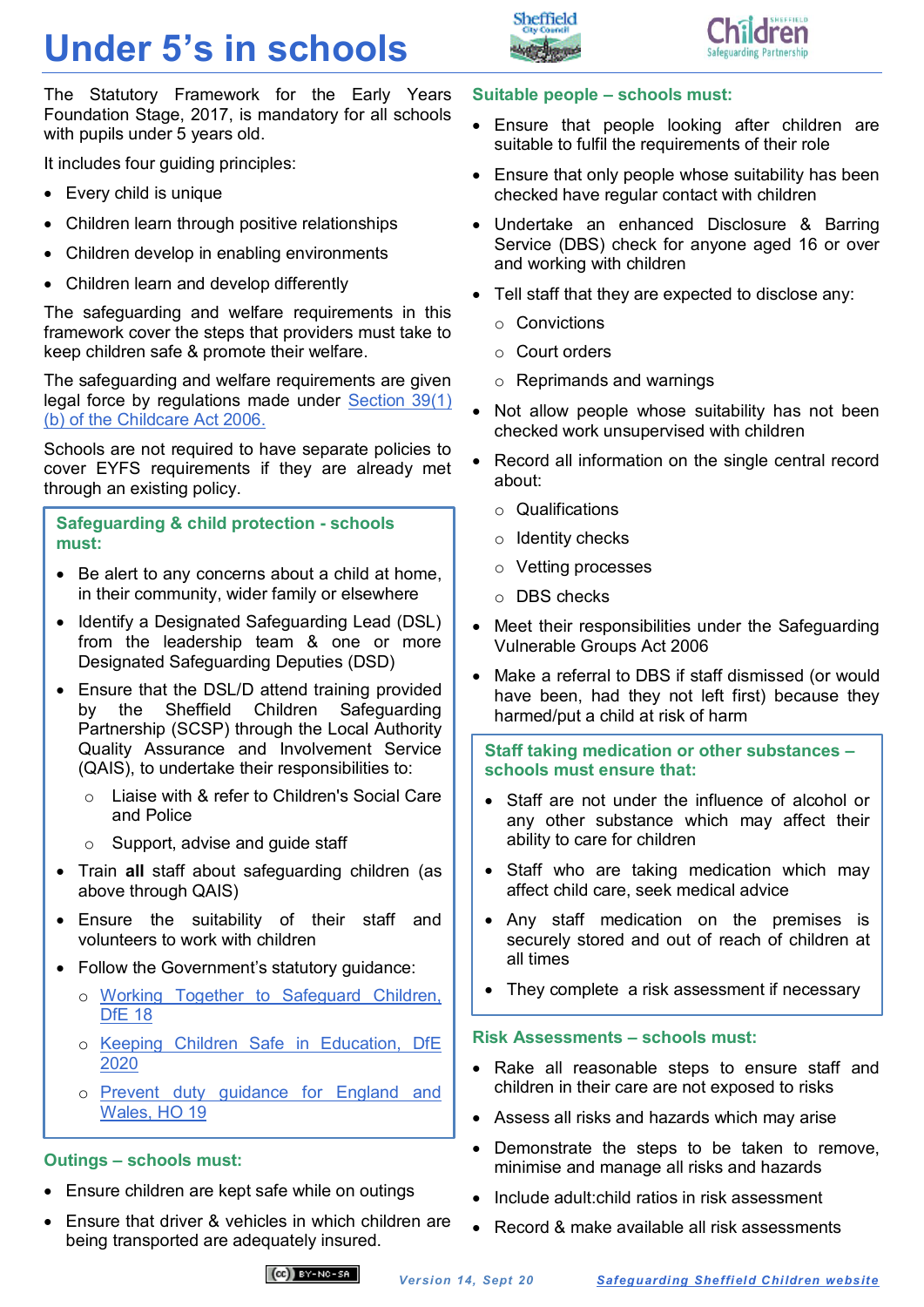# **Under 5's in schools**





**Qualifications, training, support, skills schools must ensure:**

- All staff receive induction training to understand their roles and responsibilities, including:
	- o emergency evacuation procedures
	- $\circ$  safeguarding & child protection
	- $\circ$  the provider's equality policy
	- o health and safety issues
- Safeguarding supervision & support for staff who have contact with children & their families
- Management and staff have the required qualifications and experience
- At least one trained paediatric first aider at setting with children & on outings\*
- Level 2/3 newly qualified staff must have a paediatric first aid certificate to be included in staff:child ratios\*
- The number of children, staff, & the premises layout is considered to ensure a paediatric first aider is able to respond quickly to emergencies
- Staff understand English well enough to ensure the well-being of children in their care
- Each child has an identified 'key person'
- Children are adequately supervised
- Appropriate child to staff ratios are in place\*
- \*(subject to temporary Covid19 disapplication's)

#### **Information for parents and carers - schools must make the following available:**

- How EYFS is being delivered and how parents and carers can access more information
- Range & type of activities/experiences for children, daily routines, how parents/carers can share learning at home
- How children with special educational needs and disabilities are supported
- What food and drinks are provided for children
- Details of all policies & procedures including uncollected children or a child going missing
- Staffing, including the name of their child's key person and their role
- Emergency phone number of setting

#### **Further advice & support for practitioners:**

- **Early Help Advice: 0114 2037485**
- **Child Protection Advice & Referral: 0114 2734855**

#### **Health: Medicines – schools must:**

- Promote good health of all children at setting
- Prevent the spread of infection
- Have policy & procedure for:
	- $\circ$  responding to ill or infectious children
	- o written parental/carer permission to administer medicines
- Only give medicines containing aspirin if prescribed by a doctor
- Provide staff training where administration of medicine requires medical/technical knowledge
- Record in writing & inform parents & carers as soon as possible when medicine is administered.

#### **Food and drink – schools must:**

- Request and act on a child's dietary and health requirements, prior to admission
- Ensure healthy, balanced & nutritious meals, snacks, drinks
- fresh drinking water is available and accessible
- Provide suitable facilities and trained staff for the hygienic preparation of food.

#### **Accident or injury – schools must ensure:**

- Adequately stocked & accessible first aid box
- Written record of accidents, injuries & treatment and inform parents & carers as soon as possible
- Notify local child protection agencies of serious accidents, injury or death of a child in their care
- Act on any advice from those agencies.

#### **Managing behaviour - schools must:**

- Manage children's behaviour appropriately
- Ensure that no person threatens or gives corporal punishment to a child
- Only use physical intervention to avert danger or manage behaviour if absolutely necessary
- Keep a record of any physical intervention and inform parents & carers as soon as practicable
- Not use or threaten any punishment which could adversely affect a child's well-being.

#### **Further safeguarding information is on the [Safeguarding Sheffield Children](https://www.safeguardingsheffieldchildren.org/) website in the:**

- **[Early Years and Childcare](https://www.safeguardingsheffieldchildren.org/sscb/early-years/early-years-and-childcare-settings) section**
- **[Schools & other education settings](https://www.safeguardingsheffieldchildren.org/sscb/education/sheffield-education-settings) section**